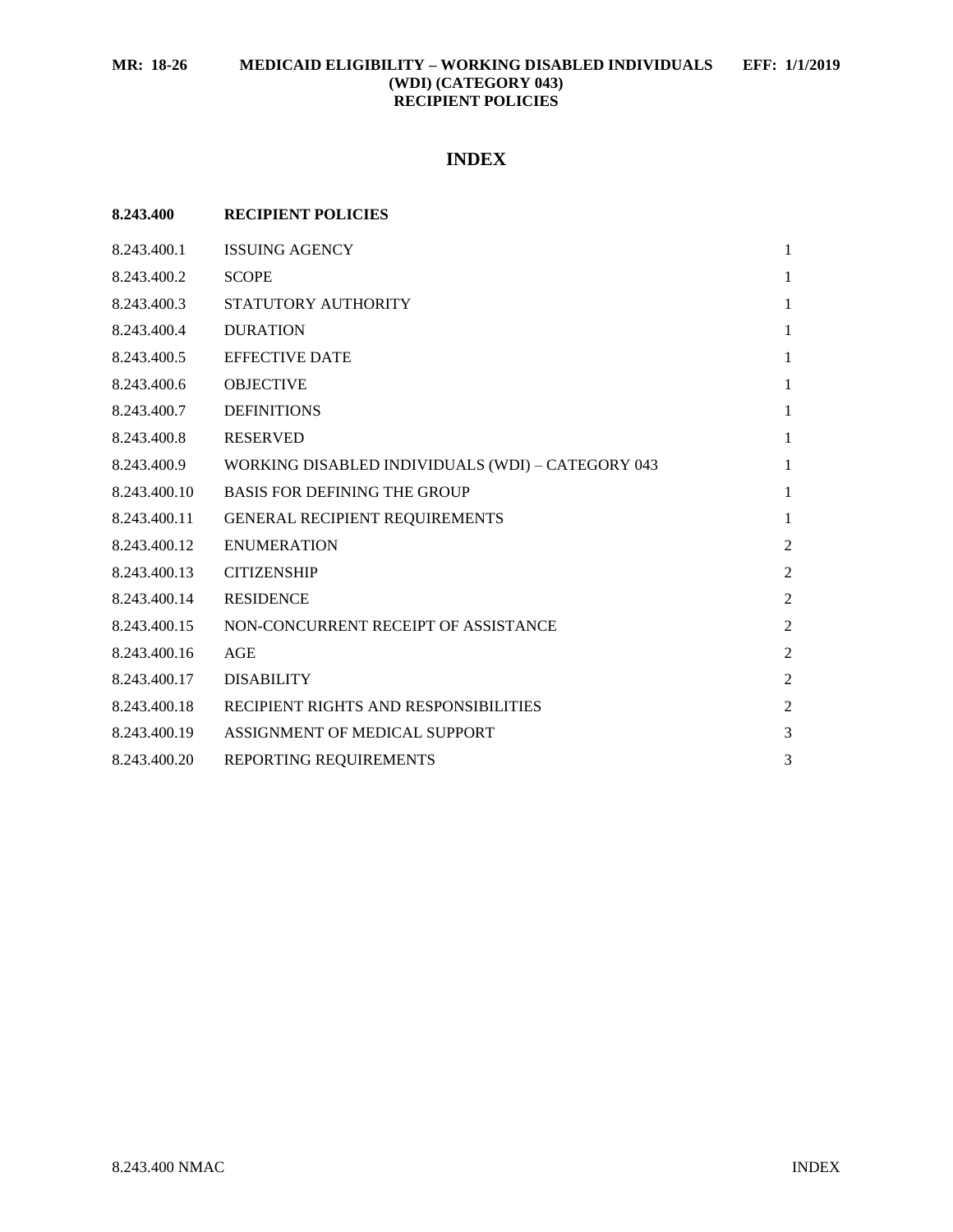### **MR: 18-26 MEDICAID ELIGIBILITY – WORKING DISABLED INDIVIDUALS EFF: 1/1/2019 (WDI) (CATEGORY 043) RECIPIENT POLICIES**

**TITLE 8 SOCIAL SERVICES**

#### **CHAPTER 243 MEDICAID ELIGIBILITY - WORKING DISABLED INDIVIDUALS (WDI) (CATEGORY 043) PART 400 RECIPIENT POLICIES**

<span id="page-1-0"></span>**8.243.400.1 ISSUING AGENCY:** Human Services Department. [8.243.400.1 NMAC - Rp, 8.243.400.1 NMAC, 1/1/2019]

<span id="page-1-1"></span>**8.243.400.2 SCOPE:** This rule applies to the general public. [8.243.400.2 NMAC - Rp, 8.243.400.2 NMAC, 1/1/2019]

<span id="page-1-2"></span>**8.243.400.3 STATUTORY AUTHORITY:** The New Mexico medicaid program is administered pursuant to regulations promulgated by the federal department of health and human services under Title XIX of the Social Security Act, as amended by the state human services department pursuant to state statute. See 27-2-12 et. seq., NMSA 1978 (Repl. Pamp. 1991).

[8.243.400.3 NMAC - Rp, 8.243.400.3 NMAC, 1/1/2019]

<span id="page-1-3"></span>**8.243.400.4 DURATION:** Permanent.

[8.243.400.4 NMAC - Rp, 8.243.400.4 NMAC, 1/1/2019]

<span id="page-1-4"></span>**8.243.400.5 EFFECTIVE DATE:** January 1, 2019, or upon a later approval date by the federal centers for medicare and medicaid services (CMS), unless a later date is cited at the end of the section. [8.243.400.5 NMAC - Rp, 8.243.400.5 NMAC, 1/1/2019]

<span id="page-1-5"></span>**8.243.400.6 OBJECTIVE:** The objective of these regulations is to provide eligibility policy and procedures for the medicaid program. [8.243.400.6 NMAC - Rp, 8.243.400.6 NMAC, 1/1/2019]

<span id="page-1-6"></span>**8.243.400.7 DEFINITIONS:** [**RESERVED**]

## <span id="page-1-7"></span>**8.243.400.8** [**RESERVED**]

<span id="page-1-8"></span>**8.243.400.9 WORKING DISABLED INDIVIDUALS (WDI) - CATEGORY 043:** The working disabled individuals program covers:

**A.** disabled individuals who are employed; or

**B.** disabled individuals who have lost eligibility for supplemental security income (SSI) and medicaid due to initial receipt of social security disability insurance ( SSDI) and who are not yet qualified for medicare; this group is referred to as "medigap"; once the medigap individual begins receiving medicare, they must become employed, as defined in Paragraph (1) of Subsection C of 8.243.400.10 NMAC, to retain their eligibility for WDI. [8.243.400.9 NMAC - Rp, 8.243.400.9 NMAC, 1/1/2019]

<span id="page-1-9"></span>**8.243.400.10 BASIS FOR DEFINING THE GROUP:** Individuals eligible for medicaid coverage under the working disabled individuals program (WDI) must meet the following requirements:

**A.** must meet the social security administration disability criteria without regard to "substantial gainful activity", and

**B.** must have a recent attachment to the workforce.

**C. Recent attachment to workforce defined:** Medicaid for the working disabled individuals defines recent attachment to the workforce as either:

**(1)** having enough gross earnings in a quarter to meet social security administration's definition of a qualifying quarter, see 8.200.520.20 NMAC; or

**(2)** having lost SSI and medicaid due to the initial receipt of SSDI benefits, and being within the 24-month waiting period for medicare.

[8.243.400.10 NMAC - Rp, 8.243.400.10 NMAC, 1/1/2019]

## <span id="page-1-10"></span>**8.243.400.11 GENERAL RECIPIENT REQUIREMENTS:** [**RESERVED**]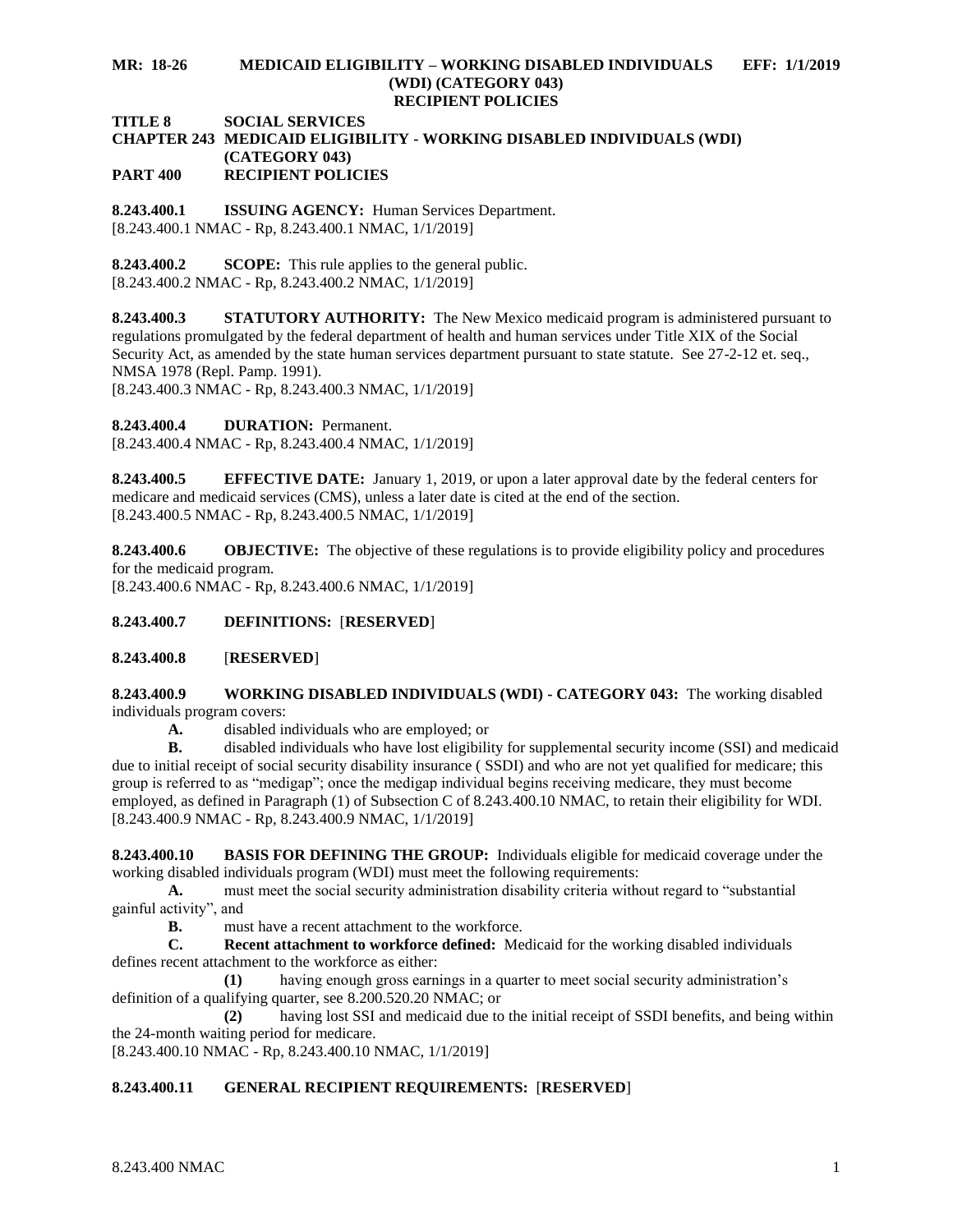### **MR: 18-26 MEDICAID ELIGIBILITY – WORKING DISABLED INDIVIDUALS EFF: 1/1/2019 (WDI) (CATEGORY 043) RECIPIENT POLICIES**

<span id="page-2-0"></span>**8.243.400.12 ENUMERATION:** To be eligible an individual must report his/her social security account number(s) to the human services department (HSD). If an individual does not have a valid social security number, he/she must apply for one as a condition of medicaid eligibility. Applications for social security numbers can be made by completing an application form, and providing proof of application to local Income support division (ISD) offices.

[8.243.400.12 NMAC - Rp, 8.243.400.12 NMAC, 1/1/2019]

<span id="page-2-1"></span>**8.243.400.13 CITIZENSHIP:** To be eligible for medicaid, an individual must be:

**A.** a citizen of the United States; or

**B.** an alien who entered the United States prior to August 22, 1996, as one of the classes of aliens described in Subsection A of 8.200.410.11 NMAC, or an alien who entered the United States as a qualified alien on or after August 22, 1996, and who has met the five-year bar, or are exempt as listed in Subsection B of 8.200.410.11 NMAC.

**C.** Refer to 8.200.410.11 NMAC. [8.243.400.13 NMAC - Rp, 8.243.400.13 NMAC, 1/1/2019]

<span id="page-2-2"></span>**8.243.400.14 RESIDENCE:** To be eligible for medicaid, individuals must be living in New Mexico on the date of application or final determination of eligibility and have demonstrated intent to remain in the state.

**A. Establishing residence:** Residence in New Mexico is established by living in the state and carrying out the types of activities normally indicating residency, such as occupying a home, enrolling child(ren) in school, getting a state driver's license, or renting a post office box. An individual who is homeless is considered to have met the residence requirements if he/she intends to remain in the state.

**B. Recipients receiving benefits out-of-state:** Individuals who receive medical assistance in another state are considered residents of that state until the ISD staff receives verification from the other state agency indicating that it has been notified by an individual of the abandonment of residence in that state.

**C. Abandonment:** Residence is not abandoned by temporary absences. Temporary absences occur when recipients leave New Mexico for specific purposes with time-limited goals. Residence is considered abandoned when any of the following occurs:

**(1)** the individual leaves New Mexico and indicates that he/she intends to establish residence in another state;

returning; **(3)** the individual leaves New Mexico and applies for financial, food or medical assistance in

**(2)** the individual leaves New Mexico for no specific purpose with no clear intention of

another state.

[8.243.400.14 NMAC - Rp, 8.243.400.14 NMAC, 1/1/2019]

<span id="page-2-3"></span>**8.243.400.15 NON-CONCURRENT RECEIPT OF ASSISTANCE:** The individual may not be receiving assistance in another medicaid category with the exception of the qualified medicare beneficiaries (QMB) and specified low income medicare beneficiaries (SLIMB) programs. ISD staff will look at other categories of eligibility and make the appropriate eligibility determination, or referrals. [8.243.400.15 NMAC - Rp, 8.243.400.15 NMAC, 1/1/2019]

<span id="page-2-4"></span>**8.243.400.16 AGE:** The individual must be 18 years of age or older. [8.243.400.16 NMAC - Rp, 8.243.400.16 NMAC, 1/1/2019]

<span id="page-2-5"></span>**8.243.400.17 DISABILITY:** The individual must meet social security administration's disability or blindness criteria, without regard to "substantial gainful activity". [8.243.400.17 NMAC - Rp, 8.243.400.17 NMAC, 1/1/2019]

<span id="page-2-6"></span>**8.243.400.18 RECIPIENT RIGHTS AND RESPONSIBILITIES:** The individual is responsible for establishing his/her eligibility for medicaid. As part of this responsibility, the individual must provide required information and documents or take the actions necessary to establish eligibility. Failure to do so must result in a decision that eligibility does not exist. The individual must also grant the human services department (HSD) permission to contact other persons, agencies or sources of information which are necessary to establish eligibility. [8.243.400.18 NMAC - Rp, 8.243.400.18 NMAC, 1/1/2019]